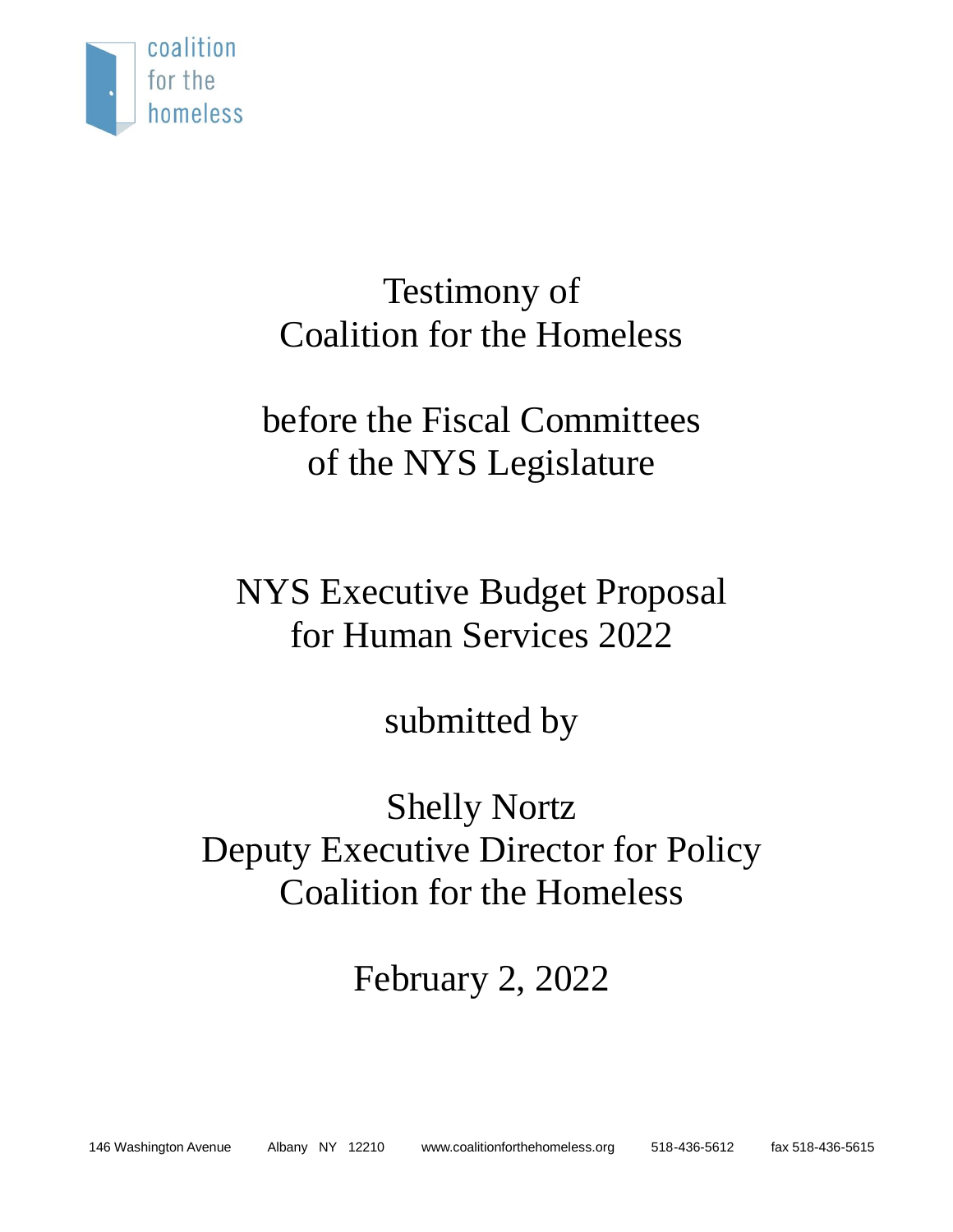Thank you for the invitation to testify today. I am submitting written testimony given the expected large number of people seeking to testify online. My name is Shelly Nortz, and since 1987 I have had the privilege of working for the Coalition for the Homeless in Albany to secure State support for programs and policies that prevent and address homelessness and the socioeconomic problems that cause homelessness. As we testified in [2020](https://www.coalitionforthehomeless.org/wp-content/uploads/2020/05/COVID-19TestimonyMay182020.pdf) and in [2021,](https://www.coalitionforthehomeless.org/wp-content/uploads/2021/12/CFTH_LAS_Testimony_NYSAssemblyHomelessness_12-14-21.pdf) the pandemic has had a devastating impact on homeless New Yorkers, and it continues to present a dangerous threat to those who sleep in shelters, those living unsheltered on the streets, and those who are at risk of becoming homeless due to the economic fallout. While the number of people sleeping in New York City shelters has fallen in the past two years, largely due to the eviction moratoria, the number of single adults sleeping in Department of Homeless Services (DHS) shelters continued to reach ever-higher record levels until very recently.



Source: NYC Department of Homeless Services and Human Resources Administration; Local Law 37 Reports

So many individuals are precariously housed – renting rooms by the week, living doubled-up, surviving paycheck-to-paycheck – and their fragile hold on a safe place to stay in the midst of a pandemic is jeopardized, especially now that that the eviction moratorium has unfortunately been allowed to expire while there may be as much as \$2 billion in outstanding rent arrears. Too many people, including very large numbers of individuals living with various disabilities and serious health conditions, are left with a choice between entering a shelter system that still relies too heavily on congregate shelters where they may be exposed to aerosol transmission of the deadly coronavirus, or sleeping rough on the streets, where they may die of exposure or as a result of a violent act. Furthermore, due to systemic racism and persistent inequities, New Yorkers of color are more likely to experience homelessness *and* more likely to succumb to the virus.

In October 2021, there were 48,723 homeless people, including 15,346 homeless children, sleeping each night in New York City's main municipal shelter system, consisting primarily of DHS shelters. A nearrecord 18,370 single adults slept in these shelters each night in October 2021. Over the course of City fiscal year 2021, 107,510 different homeless adults and children slept in the New York City DHS shelter system. This includes 31,947 homeless children. The number of homeless New Yorkers sleeping each night in municipal shelters is now **20 percent higher** than it was 10 years ago. The number of homeless single adults is **92 percent higher** than it was 10 years ago.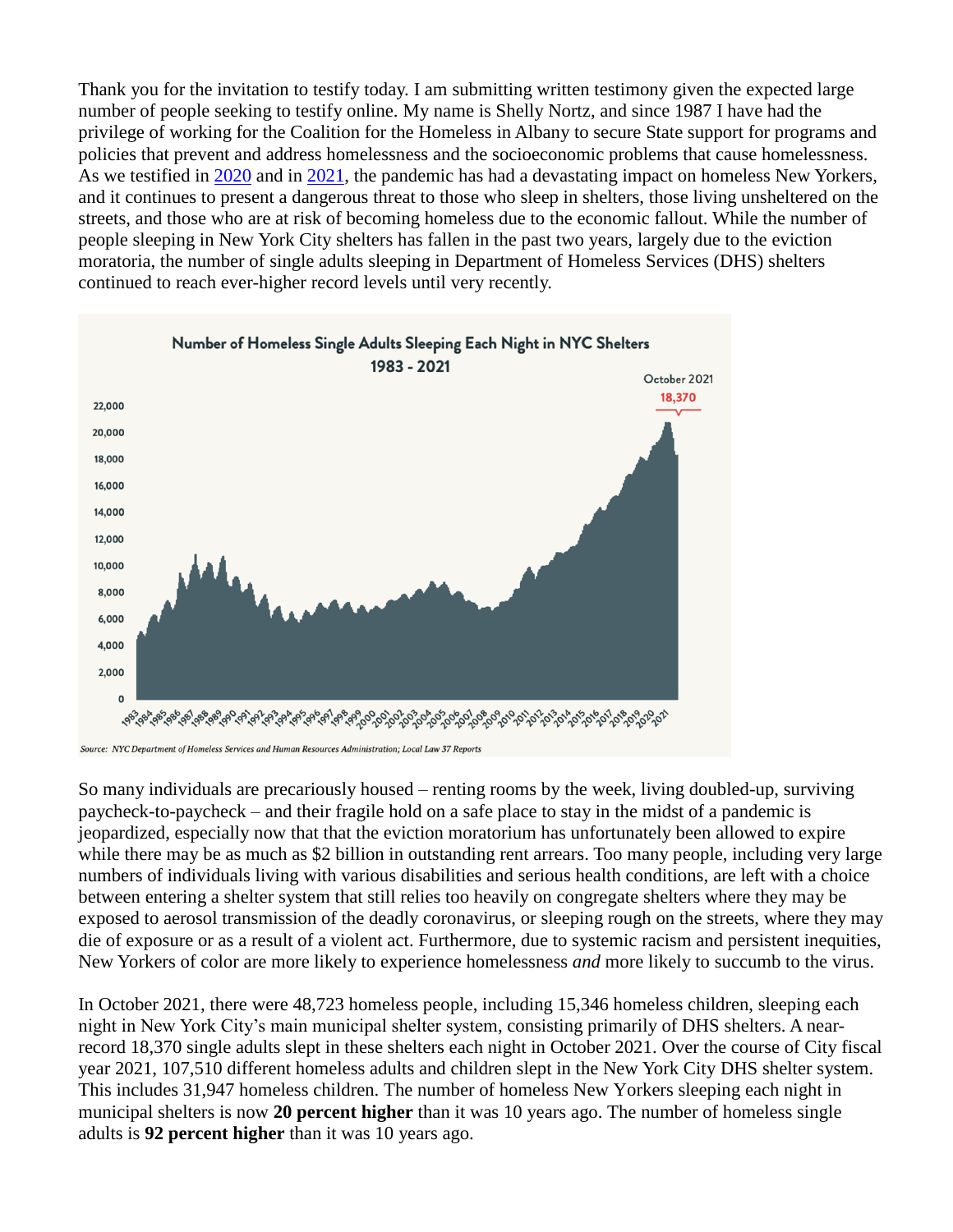

total census). Source: NYC Department of Homeless Services; Local Law 37 Reports



In 2019, there were more than 250,000 New Yorkers who were homeless at some point (statewide), exceeding the entire population of Buffalo. New York City, where 85 percent of the state's homeless population lives, remains the epicenter of the worst homelessness crisis since the Great Depression. And, as the epicenter of the COVID-19 crisis, there is no doubt that the city has only seen the beginning of the next wave of displacement and homelessness that will strike as the economic fallout of the pandemic continues.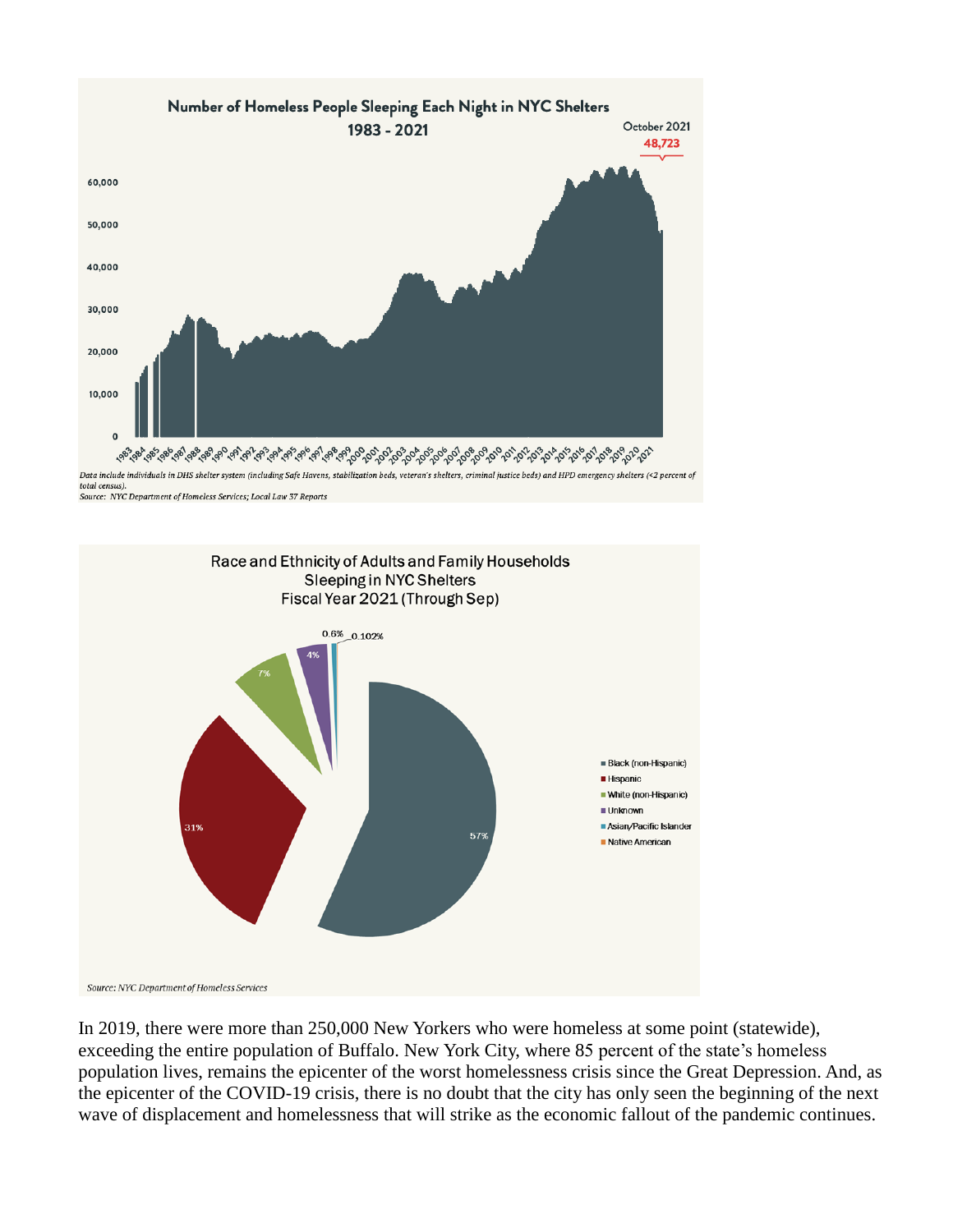

#### **Homelessness: A Crisis Deepening Over Four Decades**

It has been more than 40 years since the right to shelter was first established in New York City with the signing of the *Callahan* Consent Decree in August of 1981. At that time, it was inconceivable that the number of New Yorkers without homes would grow almost unchecked for four decades, creating a need for a shelter system that, at its height in January 2019, provided beds for nearly 64,000 people each night.

The root of this problem is, and has always been, the Federal government's abdication of its responsibility to provide housing for low-income renters, and the subsequent failure of the City and State to view it as a housing crisis and not a homelessness crisis. This mindset has fueled decades of shortsighted policies and a reflexive retreat into simplistic, often ideological attempts to manage the problem, rather than solve it. The cost of this failure has been massive in both its human and monetary quotients.

While the right to shelter in NYC creates a critical baseline of decency in our city – and has, over the past four decades, saved countless lives by providing those who have lost their homes with an alternative to bedding down on the streets – shelters do not solve homelessness. Housing does. The moral imperative of providing all with the dignity and safety of a home has never been more strikingly obvious than it has during the pandemic.

There are far more single individuals seeking shelter each night now in New York City than at any point since modern mass homelessness began. The reasons for this are clear: Our former governor, Andrew Cuomo, (1) failed to ever raise the "shelter allowance," the amount allotted to recipients of cash assistance, which was last updated for families in 2003 and adult households in 1988; (2) eliminated State funds for a mediocre rent subsidy program without ever replacing it with a better one; (3) failed to spend rent supplement funds appropriated by the Legislature; (4) dragged out the process of starting a new State supportive housing program for years; and (5) released increasing numbers of people from State prisons directly to NYC shelters rather than investing in adequate reentry planning.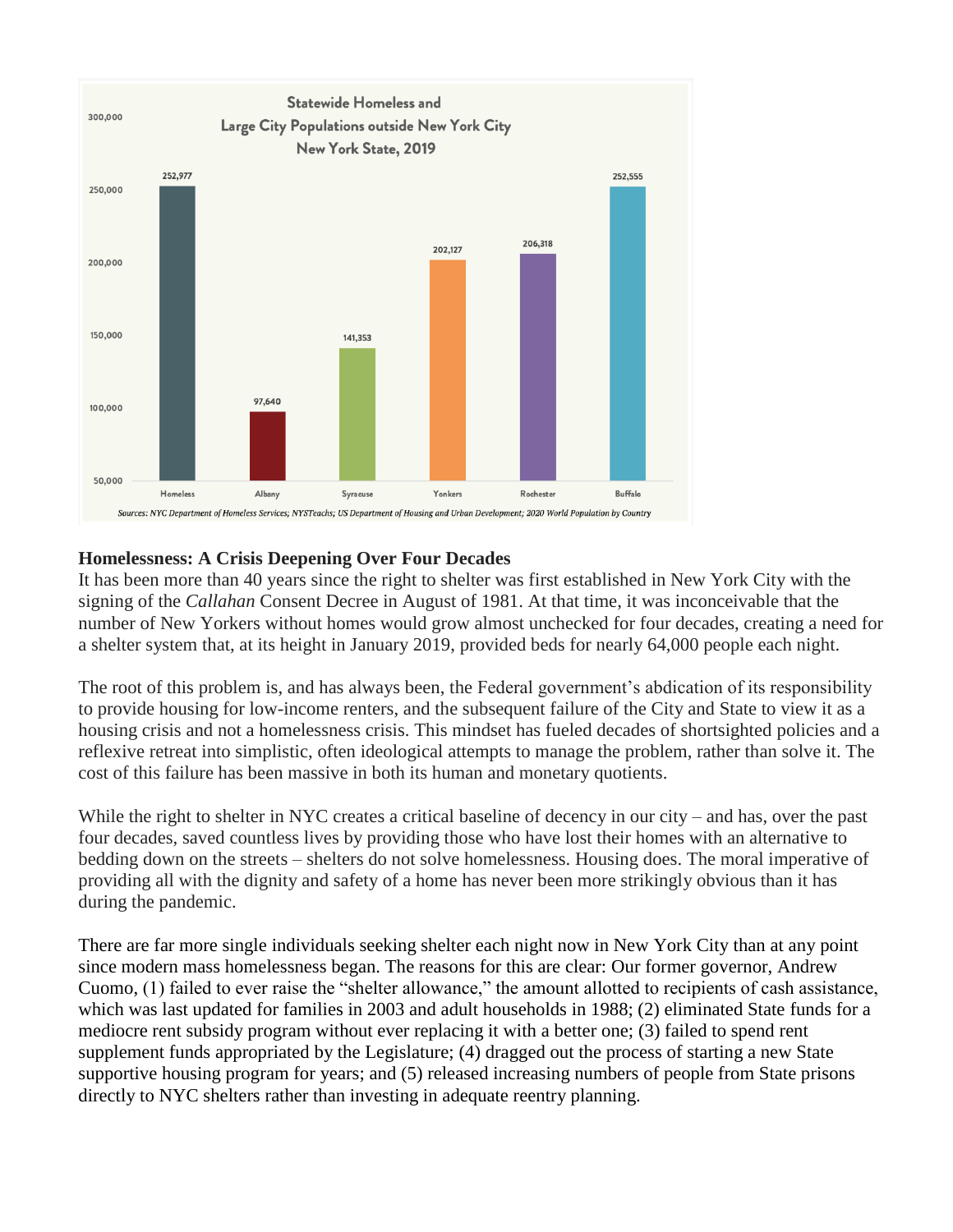

The supply of apartments affordable to low-income renters, including those relying on a public assistance shelter allowance, has rapidly disappeared, and many New Yorkers have been shut out of the housing market entirely. Since the lack of affordable housing is the fundamental cause of the homelessness crisis, it is fiscally prudent and, at the same time, far more humane to bridge the difference between incomes and rents to enable people to stay in their homes and communities instead of being forced into the costly and impermanent shelter system, and to help those who are already homeless move out of shelters. The FY2022 Fair Market Rent for a two-bedroom apartment in New York City is \$2,026, but the public assistance shelter allowance for a typical family of three with at least one child remains only \$400 per month.

Not surprising, given the outdated and inadequate shelter allowance and the absence of adequate programs to enable New Yorkers to afford rent, a 2016 analysis found that two-thirds of the 171,000 households receiving public assistance shelter allowances statewide have rents that exceed their allowances, placing them at risk of homelessness. Of these, more than 80,000 households were then on the brink of homelessness; surely their number has grown and their circumstances have become more acute since then. According to the NYS Action Plan Amendment filed in September 2020 with the U.S. Department of Housing and Urban Development (HUD):

"Over 59,000 individuals are at-risk of being homeless each year," and "966,000 (79%) of the state's 1.22 million extremely low-income (ELI) households are simply or severely cost-burdened…They face an estimated statewide shortage of 595,900 affordable and available housing units… financial cost burdens in conjunction with the shortage of affordable units (which) puts these extremely low-income households at continuous risk of homelessness."

In fact, according to the most recent City and State plans submitted to HUD (prior to the impact of the pandemic), 23,000 more New Yorkers become homeless than escape homelessness each year. Because homelessness rose so dramatically between 2011 and 2019, New York had to add 31,918 new shelter beds (up 62 percent in that time) even as the State cut back on funds for local housing assistance and shelter operations, shifting many of these costs to municipal governments and taxpayers. In City fiscal year 2021, the **average length of stay** in the DHS shelter system was 476 days for single adults, 520 days for families with children, and 773 days for adult families.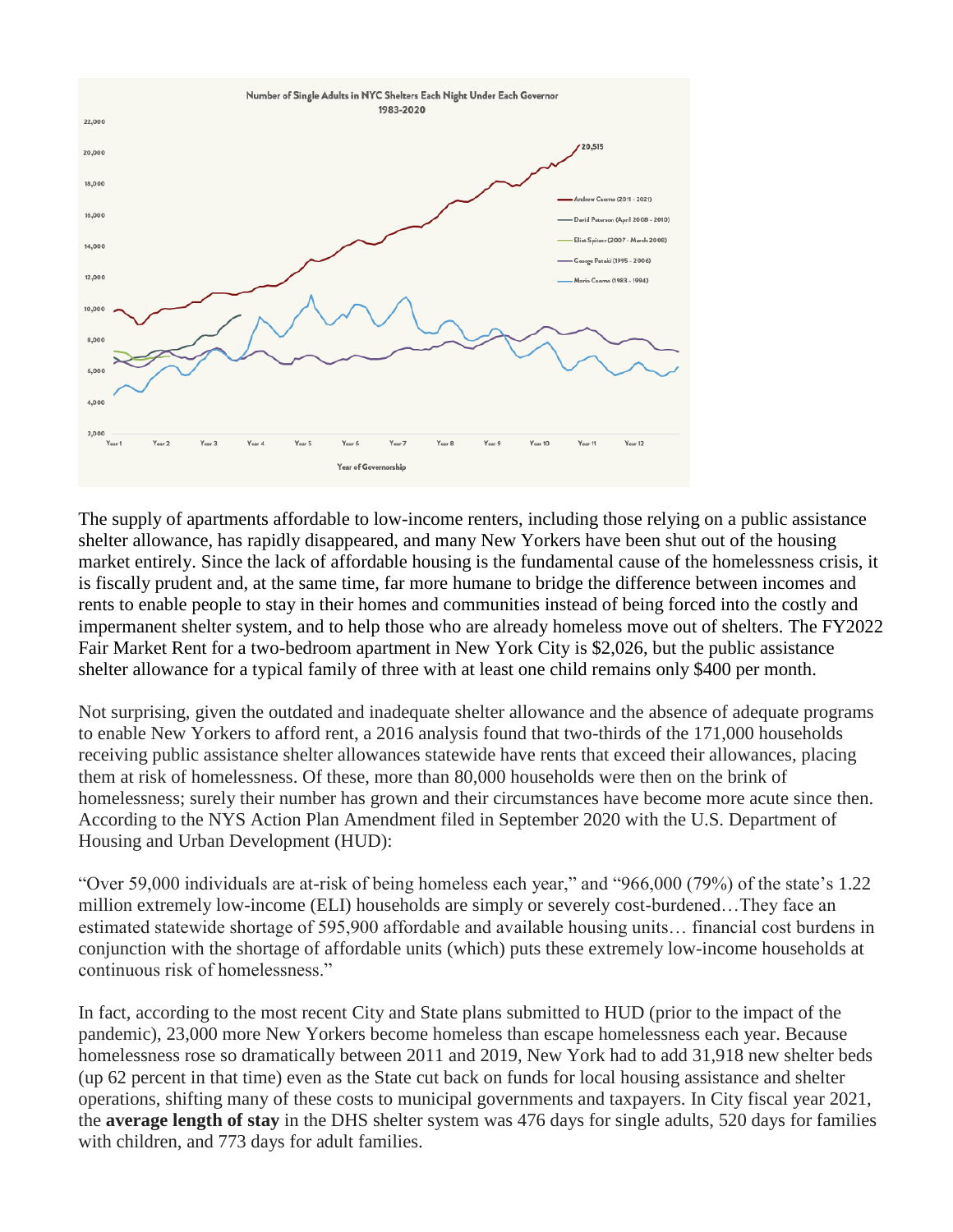### **Responses to the Executive Budget**

#### *Emergency Rental Assistance*

NYS tenants' outstanding rent arrears may now well exceed \$2 billion, even after all of the available funds appropriated in 2021 are disbursed. Securing the funds to fulfill all remaining Emergency Rental Assistance Program (ERAP) applications in 2022, including for NYCHA tenants, is of vital importance, and should remain a priority for the use of Federal pandemic relief resources. It is imperative that New Yorkers at risk of homelessness are assisted in remaining in their homes in order to preserve housing stability and dampen increases in already escalating rents. In addition to supporting those with outstanding arrears through ERAP, OTDA should be required to direct local social service districts to issue rent and utility arrears grants, without requiring repayment, for the duration of the public health emergency and one year thereafter.

### *Public Assistance*

The Executive Budget places certain restrictions on State reimbursements to New York City for various rent supplements, including those funded via Temporary Assistance to Needy Families, Safety Net Assistance, and General Fund appropriations and re-appropriations. We urge the adoption of 30-day amendments to remove all such restrictions in order to (1) maximize the number of homeless and at-risk households that can be assisted with rent supplements, (2) ensure State financial participation in this proven remedy to address homelessness, and (3) ensure that both homeless and at-risk households are assisted simultaneously so that homeless individuals and families can exit shelters, and those at risk can also avoid the loss of their homes. This is the best way to maximize the impact of rent supplements without unintended consequences inherent in the short-sighted restrictions.

Similarly, the Emergency Assistance to Families cost-sharing requirement exclusively imposed on New York City should be dropped in the 30-day amendments.

Further, we again urge the long-overdue adoption by the Executive of shelter allowance schedules for families and individuals that equal current fair market rent levels.

We also support legislation to raise the paltry personal needs allowances (as low as \$45 per month) provided to individuals and families sleeping in certain shelters to a level equal to the non-shelter cash assistance provided to others residing in most shelters or in their own apartments.

Last, we endorse the recommendations of our colleagues at The Legal Aid Society with respect to changes in income disregards, updating basic needs grants, and altering resource limits, waiting periods, utility assistance, and budgeting rules.

#### *State-Funded Rent Supplements*

We are grateful that the Executive Budget includes \$100 million for rent supplements in addition to the \$100 million provided last year at the behest of the Legislature. Similar to the proposed [Home Stability](https://sayyestohss.org/) [Support \(HSS\) program,](https://sayyestohss.org/) this rental assistance can help avert and resolve homelessness for thousands of individuals and families. Coalition for the Homeless helped design and draft HSS with our esteemed sponsors and colleagues at The Legal Aid Society, Empire Justice Center, and the NYS Coalition Against Domestic Violence.

Rent supplements are considerably less expensive than the \$69,846 annual cost of emergency shelter for each homeless family in New York City. As former NYC Comptroller Scott M. Stringer projected in 2017, a program like HSS that offers rent supplements to homeless and at-risk households as an entitlement could reduce New York City's shelter population by 80 percent among families with children and 40 percent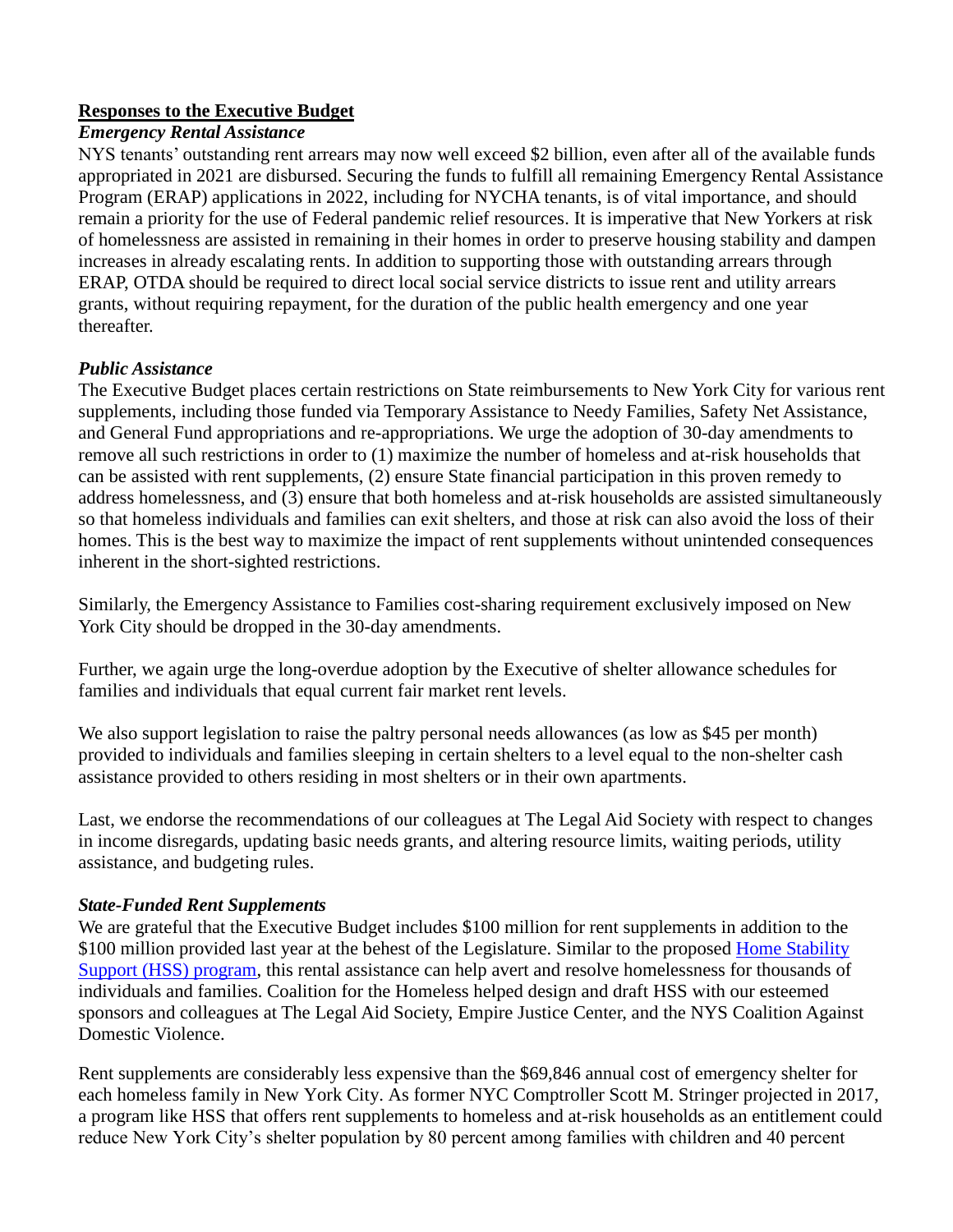among single adults in a decade, saving New York City about \$316 million in its tenth year through foregone shelter costs and streamlined services.

Critical to our design of the HSS program has been the principle that those who are homeless and those at risk of homelessness should be helped *simultaneously*. This is the best way to ensure that the costly shelter system can become smaller as the number of families and individuals receiving subsidies grows. An estimated 80,000 households would benefit from receiving HSS-type subsidies should they be offered to all who qualify, as we recommend. To place this in context, just over 229,000 households receive Federal Housing Choice Vouchers (Section 8) in New York State, but the waiting lists for this assistance are largely closed. A State HSS entitlement could increase the number of households receiving long-term rental assistance by about 35 percent. The State has largely left localities to fund shelters and preventive services on their own in recent years, so the State's investment in a rent supplement entitlement would represent a long-overdue course correction. As we say often: All levels of government must work together to tackle homelessness.

Coalition for the Homeless has also long supported the idea of creating a State housing voucher program like Federal Housing Choice Vouchers (Section 8). The best proposal we have seen to date is the *Housing Access Voucher Program (HAVP)* bill. This legislation, like HSS, seeks to address the needs of both homeless New Yorkers and those at risk of becoming homeless through the creation of a new State-funded housing voucher program. It has the potential to help a broader spectrum of New Yorkers struggling with housing, such as those receiving disability income or who may otherwise be ineligible for public assistance, and enable even more families and individuals to avoid the indignity and trauma of homelessness. We are pleased that the sponsors have adopted our recommended amendments, and we believe that the most sensible course is for HAVP to be adopted in addition to an HSS entitlement or raising shelter allowances to fair market rent levels (given the distinct target populations).

#### *Supportive Housing*

People with disabilities are disproportionately represented among the homeless population. As part of the settlement reached in our disability rights case *Butler v. City of New York*, DHS was required to conduct a population analysis measuring the estimated rates and types of disabilities among people utilizing shelters. In November 2019, DHS reported that 77 percent of adult families and 68 percent of single adults sleeping in shelters were living with at least one disability, such as mobility impairments, conditions requiring the use of air conditioning or medical equipment, and other types of disabilities.

Many of these New Yorkers are eligible for supportive housing, but are unable to access it. The State's unnecessary delays in funding and initiating supportive housing production created a worsening shortage of supportive housing placements for homeless single adults in New York City: Just 1,417 single adults were placed in supportive housing in fiscal year 2020, or 3.2 percent of adults who spent time in shelters that year, down dramatically from 6.3 percent of single adults in 2014.

We are pleased that Gov. Hochul provided additional funds for 7,000 more units of supportive housing in her Executive Budget proposal, along with resources to preserve older developments, and *urge that the Legislature include the proposed \$1.5 billion in capital and \$110 million in operating appropriations in the final budget*. Given that supportive housing placements for single adults in New York City are near an all-time low, even as the shelter census rises, this is literally a matter of life and death for the most vulnerable New Yorkers facing homelessness as well as serious mental illnesses and other disabilities.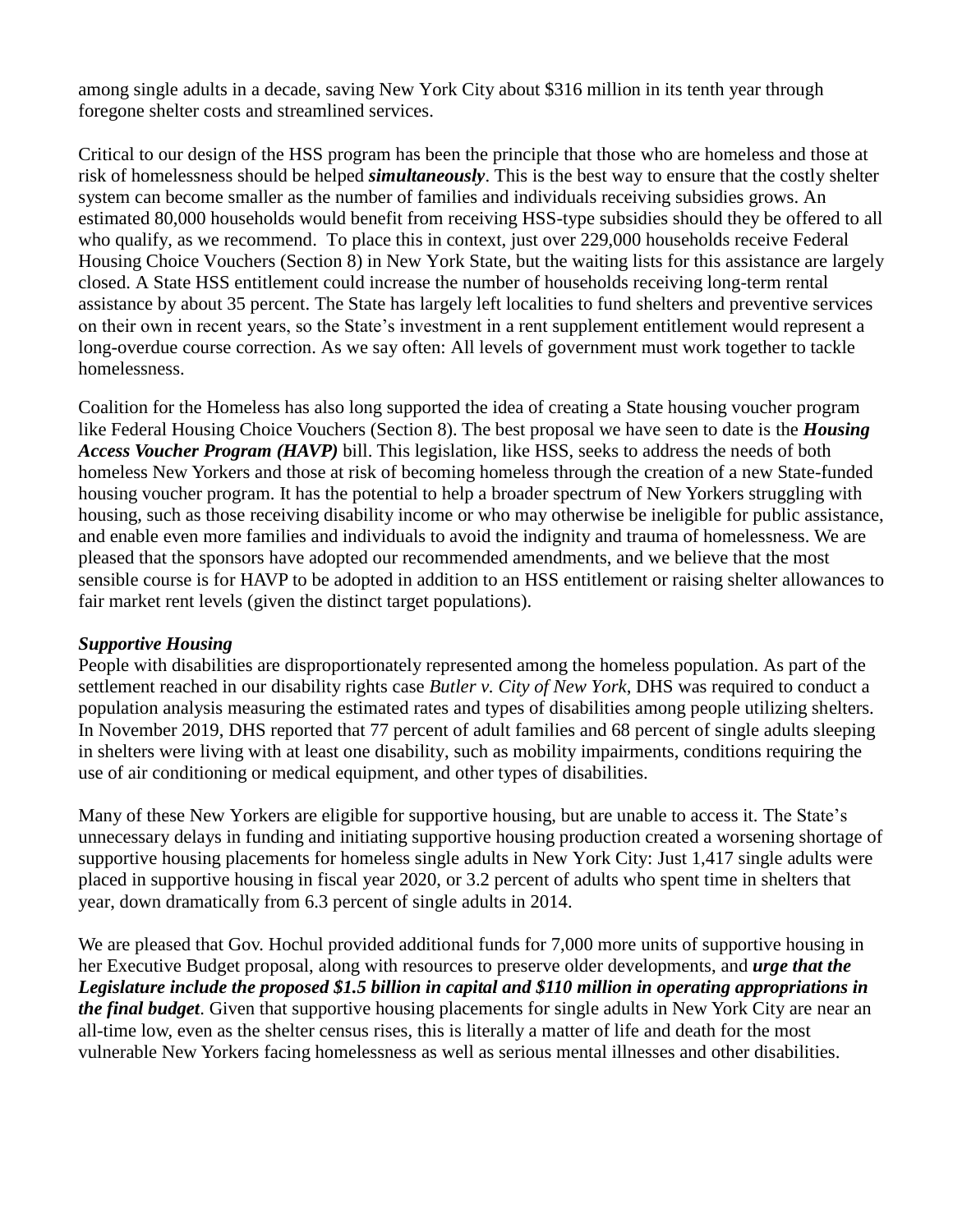

Note: Disabilities include blind/low vision, mobility difficulties, condition requiring air conditioning, condition requiring specific medical equipment, deaf/hard of hearing, and mental health conditions. Source: NYC Department of Homeless Services



#### **Other Budget Recommendations**

#### *Emergency Homeless Needs*

The Executive Budget includes \$1 million for emergency homeless needs that supports the Coalition for the Homeless and other organizations in our eviction prevention, crisis intervention, and emergency food distribution efforts, and we urge the Legislature to retain this appropriation.